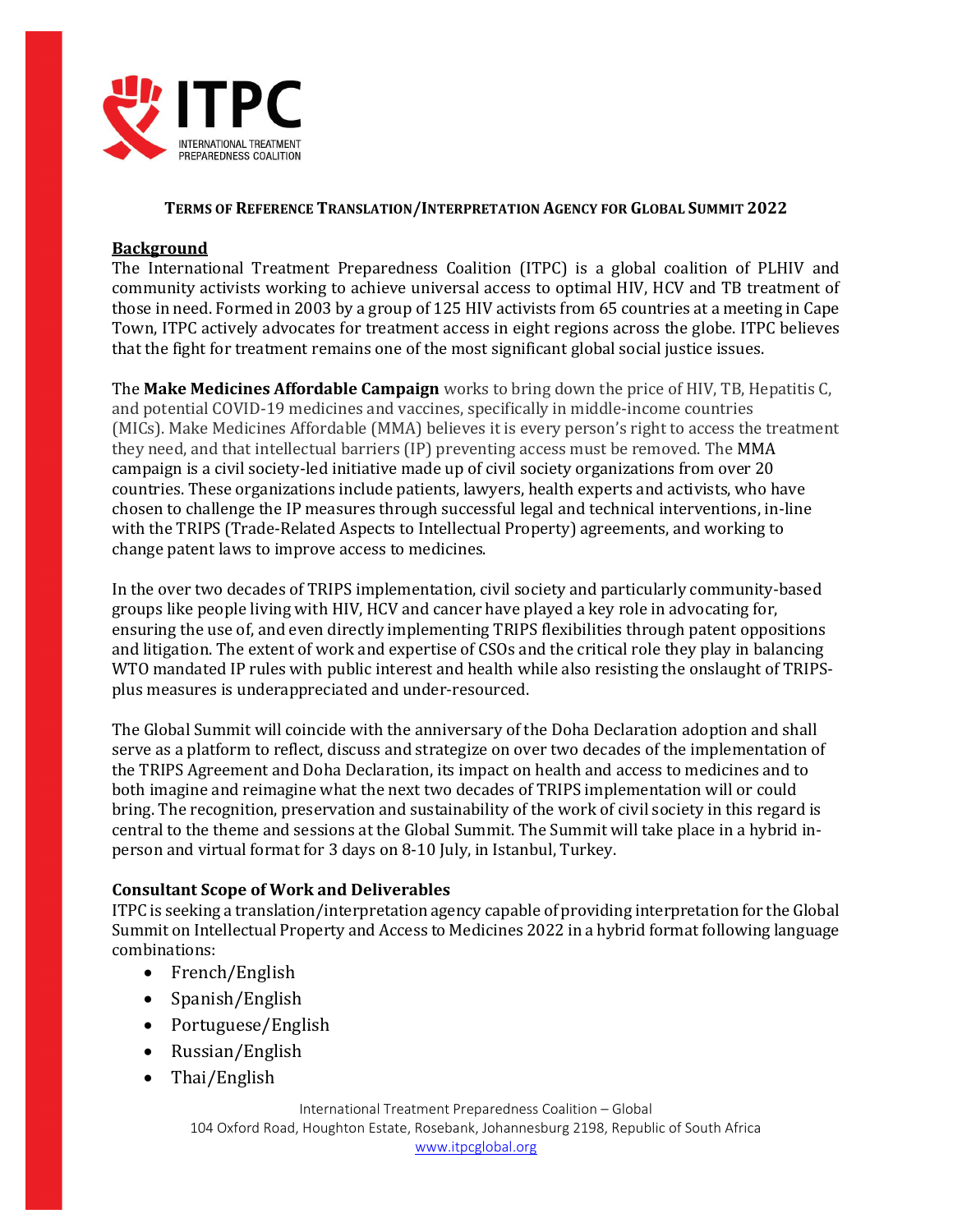## Duration of Consultancy

- $\bullet$  1 June to 10 July 2022
- 3-day meeting held 8-10 July in Istanbul, Turkey (with participants attending virtually) and written translations in the lead-up to the event

## Deliverables

- Provide simultaneous interpretation in the aforementioned languages for 3 days
- 5 interpretations booths for 3 days
- Approximately 100 headsets
- Provide written translation of agenda, concept note and subtitles as requested

# Education & Experience Requirements

- Degree or certification in translation
- Minimum 2-5 years-experience providing interpretation and translation services in most of the requested languages
- Experience providing interpretation and translation services in French, Portuguese, Russian, Spanish and Thai is a plus
- Experience providing interpretation and translation in-person and through online platforms (i.e. Zoom)
- Experience of participation in technical summits/workshops as well as high-level events in professional settings is a plus
- Experience providing interpretation and translation services on the topics of global health, intellectual property and access to medicines, drug manufacturing and trade issues is a plus
- Previous experience working with civil society and international organizations and agencies is a plus
- Demonstrated effective organizational skills and ability to work flexibly and adapt to changing requirements

# Method of Selection

Competitive Negotiations method shall be used to determine the winner. The following selection criteria with relative weight of criteria showed in percentages shall be used for selection for the bidders' proposals that meet all obligatory qualification/eligibility requirements above and that essentially meet the above scope and deliverables:

1. Degree of completeness of services proposed in response to Request of Proposals (ToR): number of languages proposed, written translations and coordination services (relative weight of criteria 30%) – shall be assessed based on received proposal documents;

2. Quality and relevance of experience in translating at events and/or of materials on the topics of HIV/AIDS, public health or related field (relative weight of criteria 20%) – shall be assessed based on CV and;

3. Quality and relevance of experience in translating at events and/or of materials on topics of access to medicine and intellectual property topics (relative weight of criteria 20%) – shall be assessed based on CVs of translators or short description of translation team experience with description of previous works;